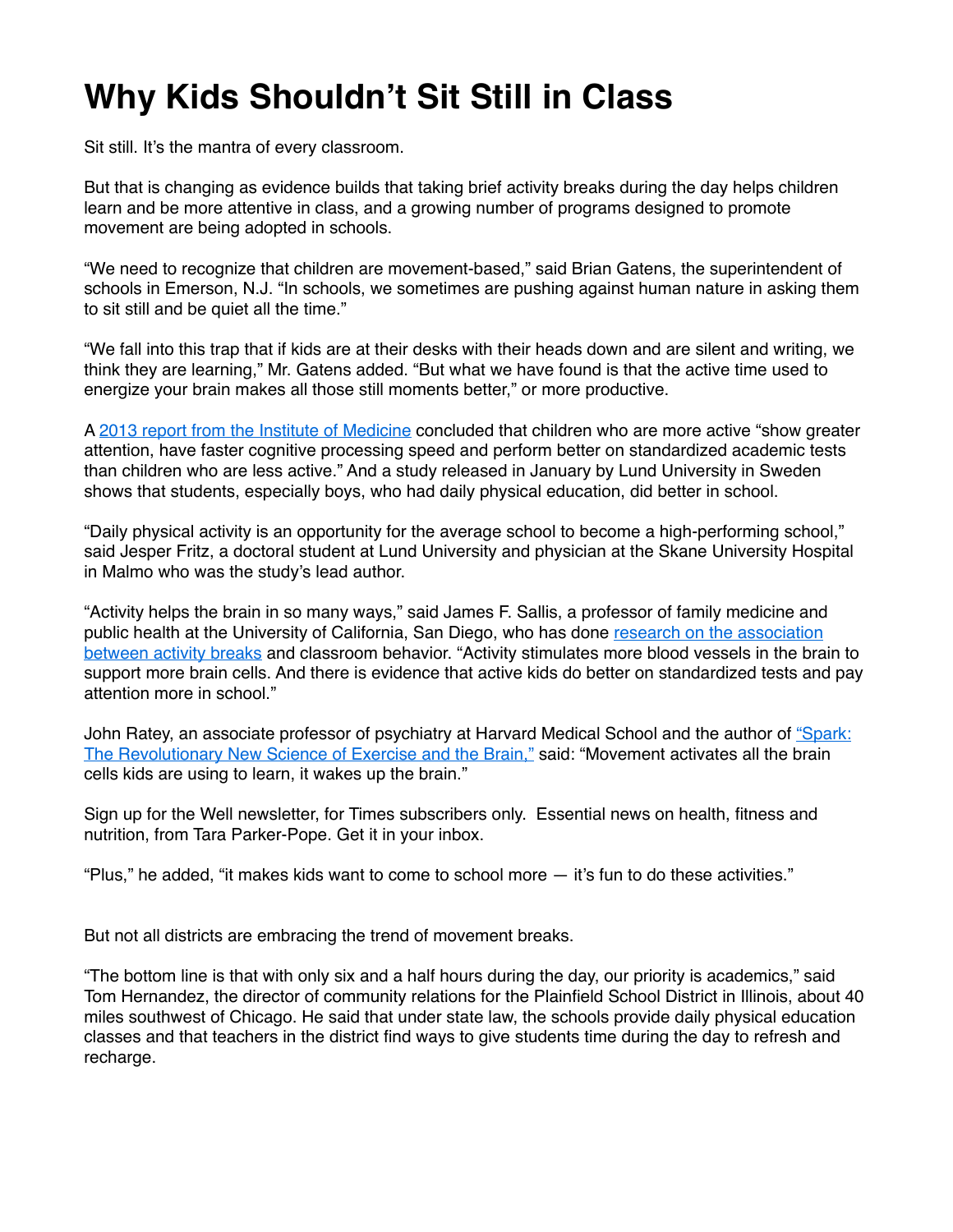"Kids aren't meant to sit still all day and take in information," said Steve Boyle, one of the co-founders of the [National Association of Physical Literacy,](http://naplusa.org/) which aims to bring movement into schools. "Adults aren't wired that way either."

Mr. Boyle's association has introduced a series of three- to five-minute videos called "BrainErgizers" that are being used in schools and Boys and Girls Clubs in 15 states and in Canada, Mexico, Ireland and Australia, he said. [A version of the program](http://naplusa.org/physical-literacy/brainergizers/) is available to schools at no charge.

The program is designed so that three to five times a day, teachers can set aside a few minutes for their students to watch a video and follow the cues given by the instructors. In one typical video, the instructors are college students of all shapes and sizes at the University of Connecticut who do a quick warm-up and then lead kids through a mini workout involving movements from several sports: baseball, basketball and a triathlon. That's followed by a cool-down.

"At the end of the week, kids have gotten an hour or more worth of movement, and it's all done in the classroom with no special equipment," Mr. Boyle said. "We're not looking to replace gym classes, we're aiming to give kids more minutes of movement per week. And by introducing sports into the videos, giving kids a chance to try sports they may not have ever tried before."

Julie Goldstein, principal of the Breakthrough Magnet School in Hartford, Conn., said her school has been using BrainErgizers since the spring of 2015.

It's easy for the teachers to implement, and "easy for the students to follow," Mrs. Goldstein said. She said the program has "helped them focus and bring up their energy level in the classroom."

Scott McQuigg, chief executive and a co-founder of [GoNoodle](https://www.gonoodle.com/), a classroom movement program used in more than 60,000 elementary schools in the United States credits Michelle Obama's "Let's Move" Initiative with helping to bring movement and the health of children into the public consciousness.

"We call this the Movement movement," Mr. McQuigg said. "If we invest three to five minutes for our kids to move in the classroom, we are actually going to optimize the next 45 minutes for learning. That small investment in time has such a big yield for teachers."

GoNoodle, which offers free and paid videos, aims to entertain kids while they are moving, Mr. McQuigg said. GoNoodle and other "brain break" videos can be [found on the website for "Let's Move!](http://www.letsmoveschools.org/)  [Active Schools,"](http://www.letsmoveschools.org/) part of Mrs. Obama's "Let's Move!" initiative.

"We have purposely not gone after this as an exercise program," Mr. McQuigg said. "This is a digital generation that expects to be entertained, and we think we can do more good around getting them to move if they are entertained."

For example, GoNoodle videos have kids running alongside their desks through a virtual obstacle course or following along with dance moves.

Joseph E. Donnelly, professor of medicine and director of the Center for Physical Activity and Weight Management at the University of Kansas Medical Center, said one of the good things about kids being more physically active in classrooms is that everyone is moving at the same time.

"In physical education classes, there is a lot of standing around, a lot of minutes of kids waiting to do an activity, and sometimes kids are only moving for about 15 minutes during a 50-minute class," said Dr. Donnelly, who co-authored a [statement on the effects of physical activity](https://www.ncbi.nlm.nih.gov/pubmed/27182986) and academic achievement in children that was published last year by the American College of Sports Medicine. "If you do movement